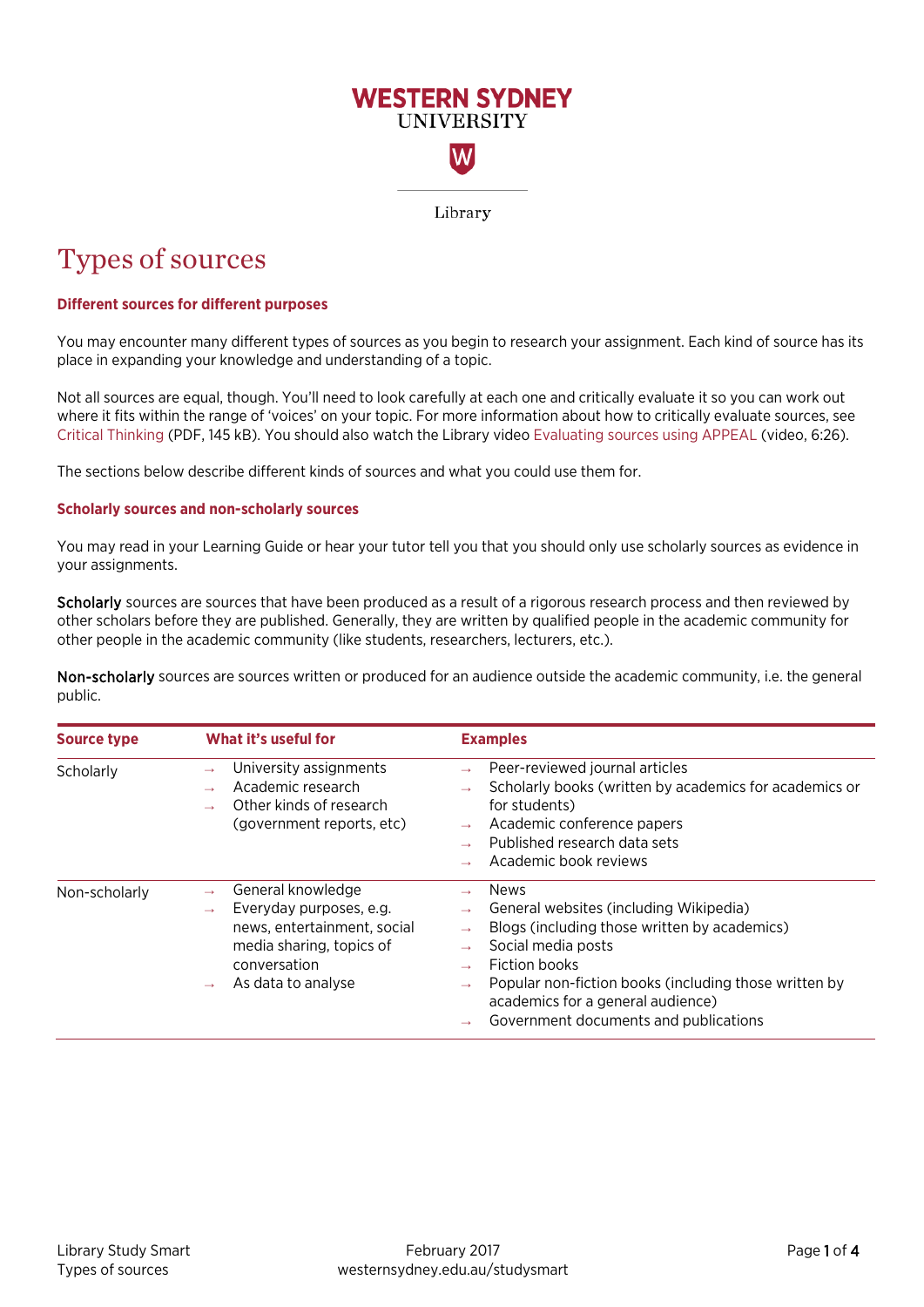### **General sources and specific sources**

It's important to recognise that some types of sources rely on more general knowledge, and some rely on more specific, specialised knowledge. You'll probably start your research with general sources, but make sure you move on to specific sources. Your marker will be looking to see that you have read and understood the more specialised information that specific sources give.

| <b>Source type</b> | What it's useful for                                                                                                                                                                                        | <b>Examples</b>                                                                                                                                             |
|--------------------|-------------------------------------------------------------------------------------------------------------------------------------------------------------------------------------------------------------|-------------------------------------------------------------------------------------------------------------------------------------------------------------|
| General source     | Getting started in your understanding of a<br>topic<br>Understanding the key terms used<br>Getting familiar with the important<br>concepts and researchers in the field who<br>are interested in that topic | Encyclopedias<br>$\rightarrow$<br><b>Dictionaries</b><br>Introductory textbooks<br>Wikipedia                                                                |
| Specific source    | Deepening your understanding of a topic<br>$\rightarrow$<br>and the specific issues associated with it                                                                                                      | Journal articles<br>Scholarly monograph books (by one<br>author)<br>Edited books and book chapters (by<br>multiple authors)<br>PhD theses and dissertations |

# **Primary sources and secondary sources**

A primary source is one where the author witnessed firsthand the events or phenomena they are writing about. A secondary source is one where the author is reporting on something that someone else saw and has written about.

| <b>Source type</b> | What it's useful for                                                                                                                                                                                 | <b>Examples</b>                                                                                                                                                                                                                                                                                                                                                                                                    |  |  |  |
|--------------------|------------------------------------------------------------------------------------------------------------------------------------------------------------------------------------------------------|--------------------------------------------------------------------------------------------------------------------------------------------------------------------------------------------------------------------------------------------------------------------------------------------------------------------------------------------------------------------------------------------------------------------|--|--|--|
| Primary source     | Analysing as data for scientific,<br>$\rightarrow$<br>historical or social research<br>Getting as close as possible to the<br>$\rightarrow$<br>event or phenomenon you are<br>interested in          | Research reports (esp. in natural sciences)<br>$\rightarrow$<br>Personal journals, memoirs, letters, etc.<br>$\rightarrow$<br>Public speeches<br>$\rightarrow$<br>Newspaper or magazine articles (current<br>$\rightarrow$<br>news)<br>Audio or video recordings<br>Photographs or artworks<br>$\rightarrow$<br>Literary works (poetry, novels, plays)<br>Artefacts<br>Records (statistical, etc)<br>$\rightarrow$ |  |  |  |
| Secondary source   | Understanding how other people have<br>$\rightarrow$<br>interpreted the event<br>Understanding the different issues that<br>$\rightarrow$<br>are relevant in the study of the event<br>or phenomenon | Journal articles<br>$\rightarrow$<br>Academic books (including history books,<br>$\rightarrow$<br>textbooks, etc)<br>Encyclopaedias<br>$\rightarrow$                                                                                                                                                                                                                                                               |  |  |  |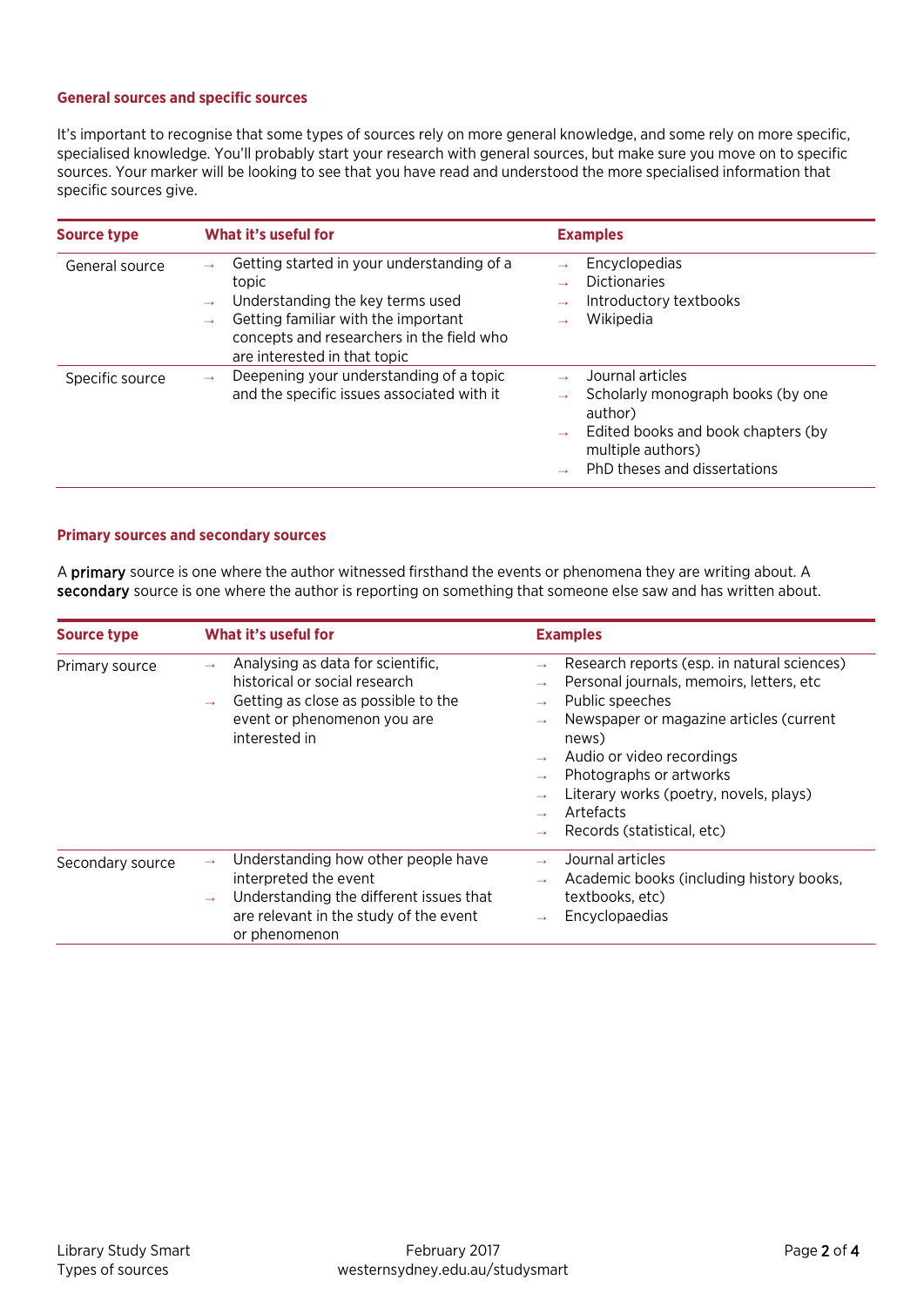#### **Quantitative sources and qualitative sources**

This distinction mainly applies to data that you might have to collect and/or analyse in a research project. Quantitative data is information about things that can be measured and expressed in numbers. **Qualitative** data is information about the qualities of things, which can't be measured and are usually expressed in words.

| <b>Source type</b> | What it's useful for                                                                                                                                                                                                                                                                                                         | <b>Examples</b>                                                                                                                                                   |  |  |  |
|--------------------|------------------------------------------------------------------------------------------------------------------------------------------------------------------------------------------------------------------------------------------------------------------------------------------------------------------------------|-------------------------------------------------------------------------------------------------------------------------------------------------------------------|--|--|--|
| Quantitative       | Statistical analysis<br>$\rightarrow$<br>Describing tendencies in terms of<br>$\rightarrow$<br>probabilities<br>Disciplines such as science, economics,<br>$\rightarrow$<br>accounting, engineering                                                                                                                          | Statistics from the ABS<br>Results from a science experiment<br>$\rightarrow$                                                                                     |  |  |  |
| Qualitative        | Content analysis<br>$\rightarrow$<br>Understanding behaviour (human or<br>$\rightarrow$<br>animal)<br>Describing specific cases (e.g. case<br>$\rightarrow$<br>studies)<br>Describing general characteristics<br>$\rightarrow$<br>Disciplines such as history, anthropology,<br>$\rightarrow$<br>sociology, literary studies | Texts (literature, stories, poetry, articles,<br>etc)<br>Artefacts (objects)<br>$\rightarrow$<br>Descriptions of behaviour or<br>$\rightarrow$<br>characteristics |  |  |  |

## **More information**

Once you've found your sources, you will want to use them effectively. Visit ou[r Researching and reading](https://westernsydney.edu.au/studysmart/home/assignment_help/researching_and_reading) section to explore strategies for reading effectively and organising your reading.